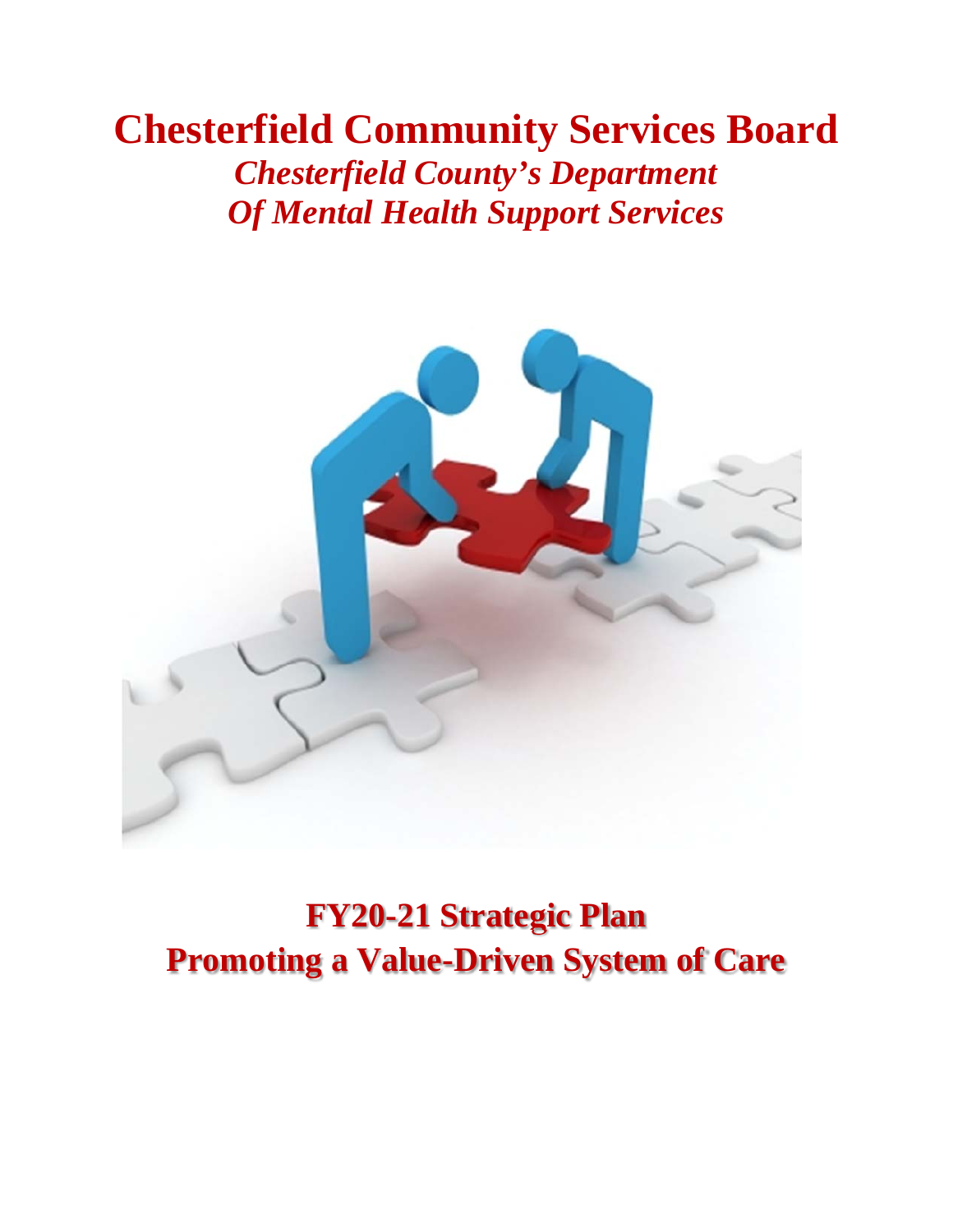# **Table of Contents**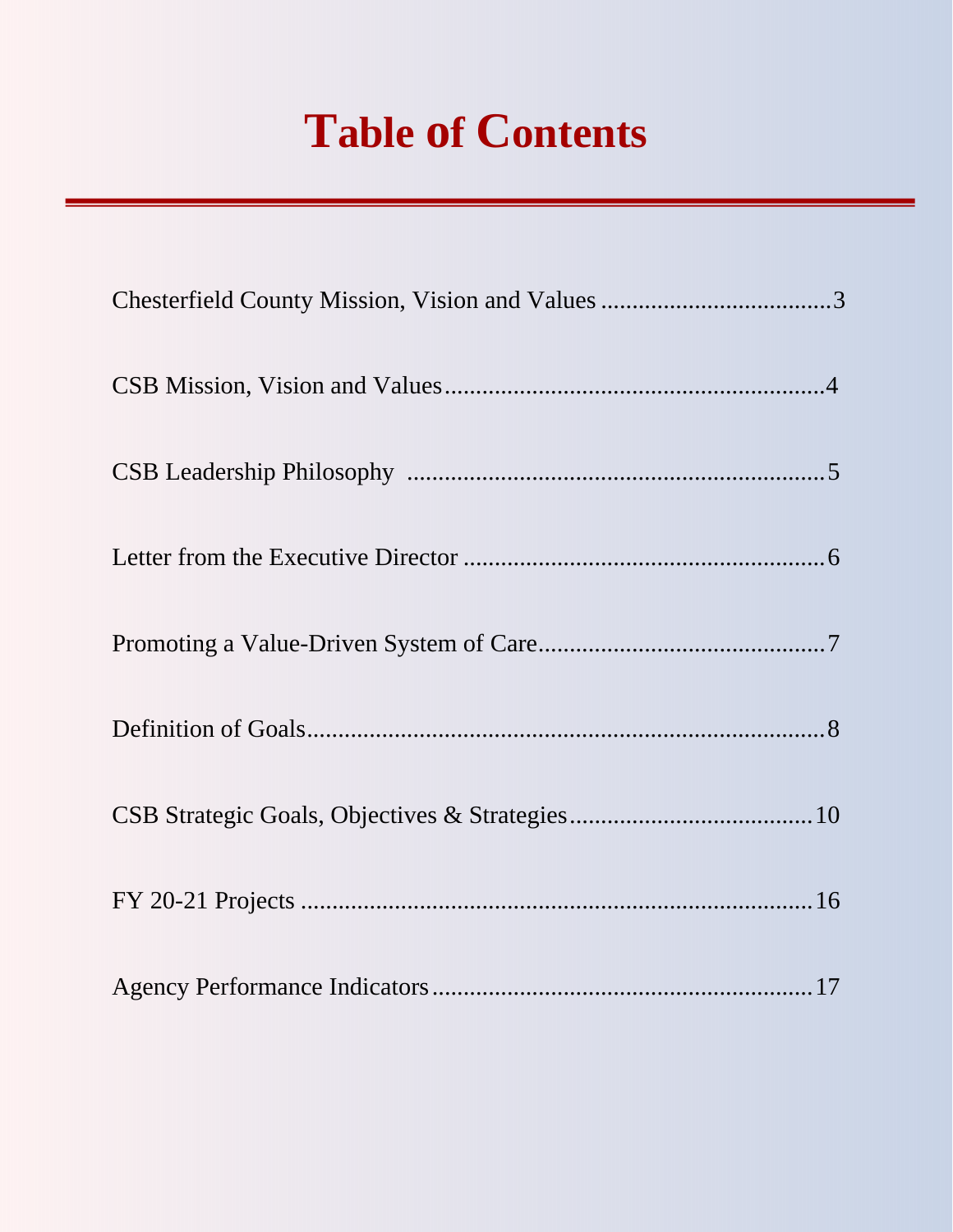## **Chesterfield County**

### *Mission*

Providing a FIRST CHOICE community through excellence in public service

### *Vision*

Our vision is to be the recognized leader in government, the standard by which others measure their progress and success. Every employee has a personal devotion to excellence in public service and embraces the highest standards of ethics and integrity. Every resident takes pride in knowing that the county provides the finest quality of life available in any American community.

## *Guiding Principles and Values*

County employees and residents are shareholders in the county's future and share a commitment to fairness, integrity, diversity, and fiscal accountability.

As models for excellence, county leaders and employees uphold the following values in the operation of the local government:

- Continuous Improvement
- Customer Focus
- Data-Driven Decisions
- Employee Involvement
- Ethical Behavior
- Leadership
- Open Communications
- Progressive Thinking
- Teamwork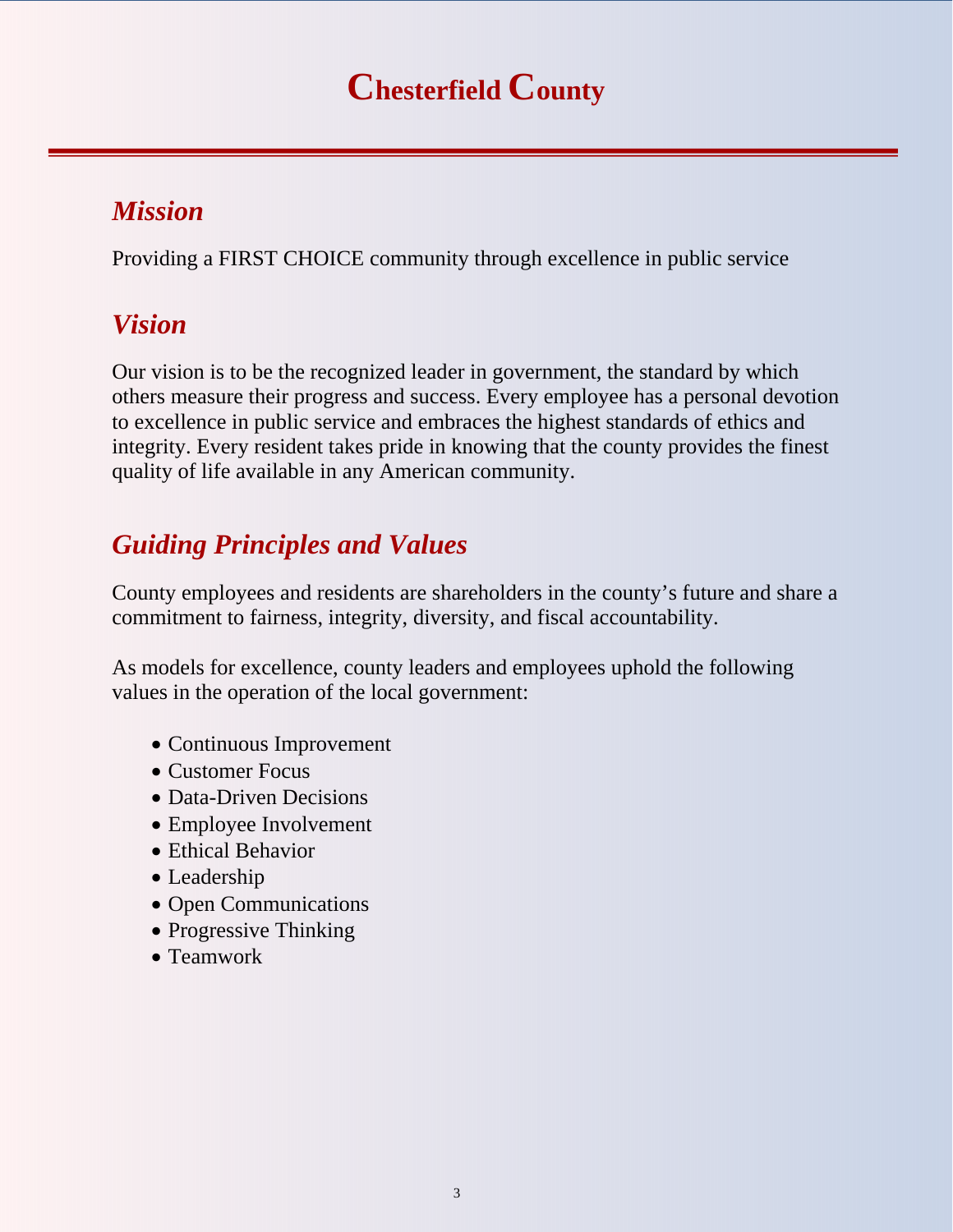## **Chesterfield Community Services Board Mental Health Support Services**

### *Mission*

To promote wellness and an improved quality of life for Chesterfield residents through exceptional and comprehensive behavioral health and developmental services.

### *Vision*

To be recognized as a highly effective, innovative and caring organization

## *Values*

- Accessible Services
- Community Inclusion
- Cultural Competency
- Data Driven Decision Making
- Excellent Customer Service
- Partnerships
- Person-Centered Care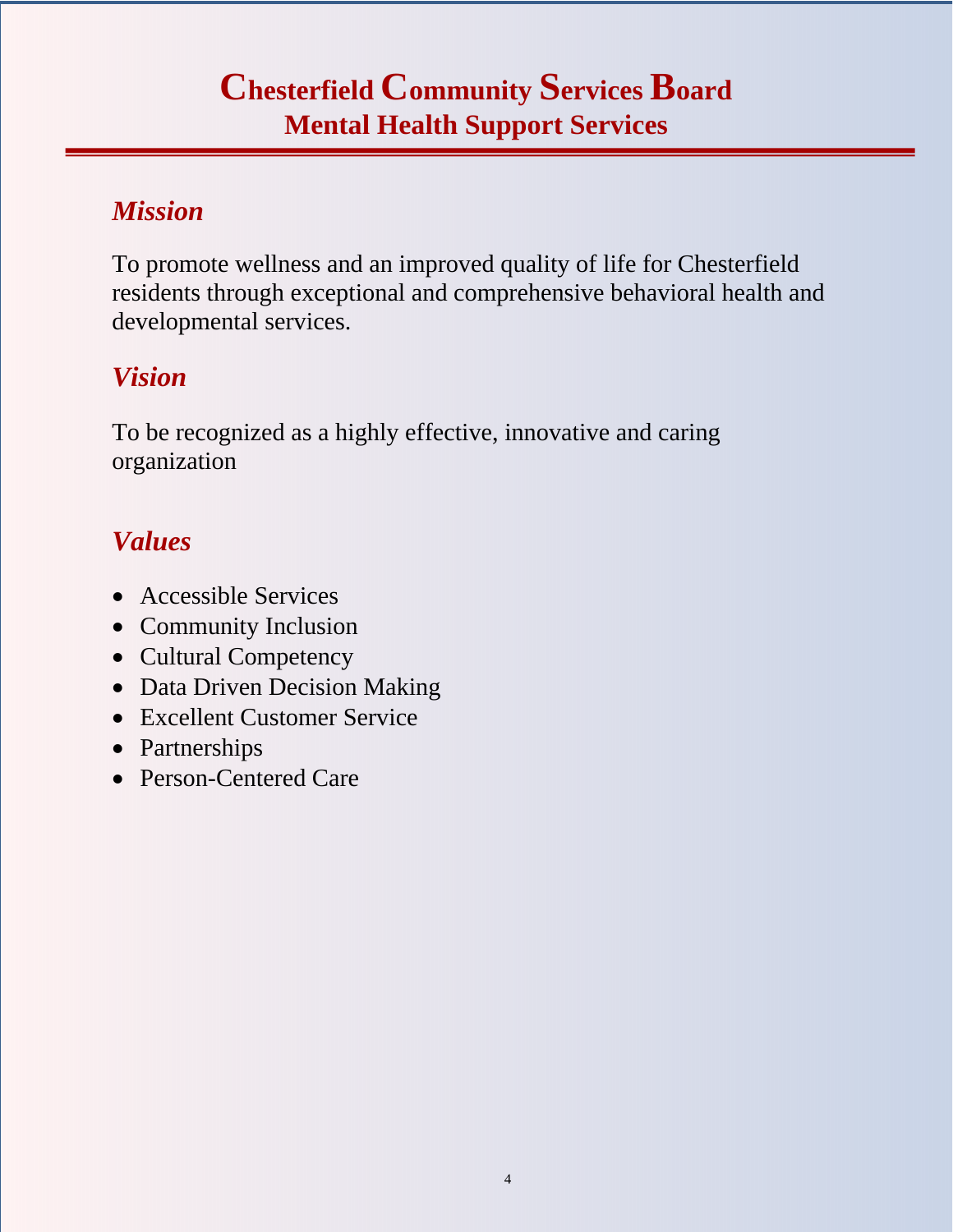## **Chesterfield Community Services Board Leadership Philosophy**

#### **Integrity**

We earn the trust and respect of others through consistently demonstrating genuine, honest, professional, dependable and ethical behaviors.

We do this by:

- Genuinely listening to understand others
- Speaking through actions that are consistent and reliable
- Exhibiting personal responsibility through personal accountability

#### **Progressive**

We move forward confidently with an eye toward the future, by supporting innovation and informed risktaking in an ever changing environment.

We do this by:

- Advocating for individuals served at the forefront
- Encouraging positive and productive approaches to communications and messaging
- Creating a safe culture that welcomes and encourages innovation
- Adhering to best practice models for continuous quality improvement

#### **Inspiration**

We energize others through our passion, optimism and positivity.

We do this by:

- Encouraging self-awareness, risk taking and open communication
- Collaborating, coordinating,  $\&$  supporting to enhance relationships that create efficiencies, improve services and outcomes.
- Inspiring others to see the potential not the problem

#### **Empowerment**

We exchange Information and provide tools to support those closest to the issues in decision making.

We do this by:

- Fostering mutual decision making by respecting, valuing and seeking staff input and feedback
- Recognizing and valuing employees for excellent work performance
- Promoting a sense of individual responsibility by developing trusting relationships and encouraging flexibility and autonomy
- Removing barriers that hinder job performance and team dynamics

#### **Unified**

We are stronger and better together by sharing knowledge and perspectives to carry out our common vision.

We do this by:

- Promoting interagency communication about changes and initiatives, activities, staff successes and resources
- Promoting and participating in interagency activities
- Acknowledging leadership abilities among all staff to foster a leadership culture agency-wide
- Advancing & encouraging teamwork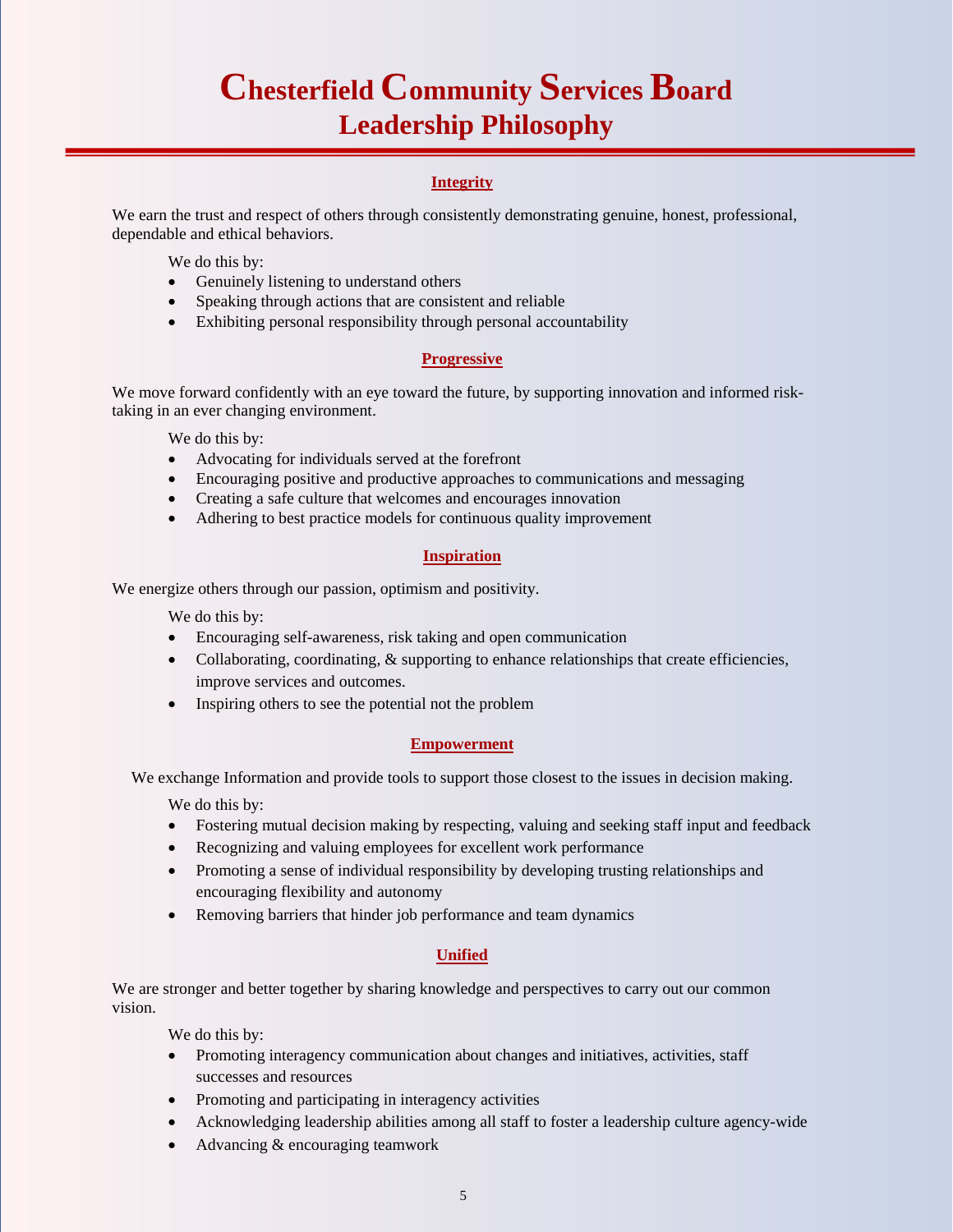

### **Message from the Executive Director**

#### **Dear Mental Health Support Services Staff & CSB Partners:**

On behalf of the Chesterfield Community Services Board, I am pleased to present the FY 20-21 agency Strategic Plan. The plan was developed after conducting a series of staff focus groups, consumer and family focus groups, and administering a citizen survey to obtain key feedback on our services. Topics included recruitment and retention of staff, customer service, how best to serve unique populations, the integration of primary and behavioral health services, safety and security. Information obtained was used as the basis to develop the strategies, iniatives and projects that are outlined in this plan.

Key to the success of our organization is the ability to recruit and retain staff. Our goal is to build relationships for future employment including attracting bilingual staff to match the changing demographics within the County, promoting wellness and self-care activities for staff, supporting continuing education and training across disability areas, and providing cultural humility and inclusiveness trainings to enhance the delivery of services.

Central to our service delivery system are the individuals that we serve. Our goal is develop and train staff on educational resources that can be provided to consumers and families highlighting services and referral programs that will best meet their needs. We are committed to providing direct support for peer run organizations and continue to seek opportunities for peer specialist and family support partner roles within our programs and services.

We have always been a leader in the state for the services and programs that we provide. To ensure that we maintain this status, we will continue to explore models of care in treating mental health and substance use disorders and plan to explore service delivery models that address the needs of older adults and veteran populations across all disability groups. We will develop strategic partnerships to address housing needs for individuals with mental health and substance use disorders, and will continue the partnerships that we have with community organizations and the criminal justice system to address challenges and promote treatment for those affected by addictions.

The service delivery system continues to change and we continue to meet these challenges in an effort to provide our customers with the best experiences. To be able to achieve staff and organizational efficiencies, the organization will acquire and implement a new electronic health record which will drive the design of all key business and service delivery processes.

The plan is aggressive, but it is through the commitment and dedication of our staff that make this all possible. I am so honored to be able to work with such talented staff and dedicated board members to improve the lives of individuals with mental health, substance use, and intellectual and developmental disabilities.

Sincerely,

*Kelly Fried* 

Kelly Fried Executive Director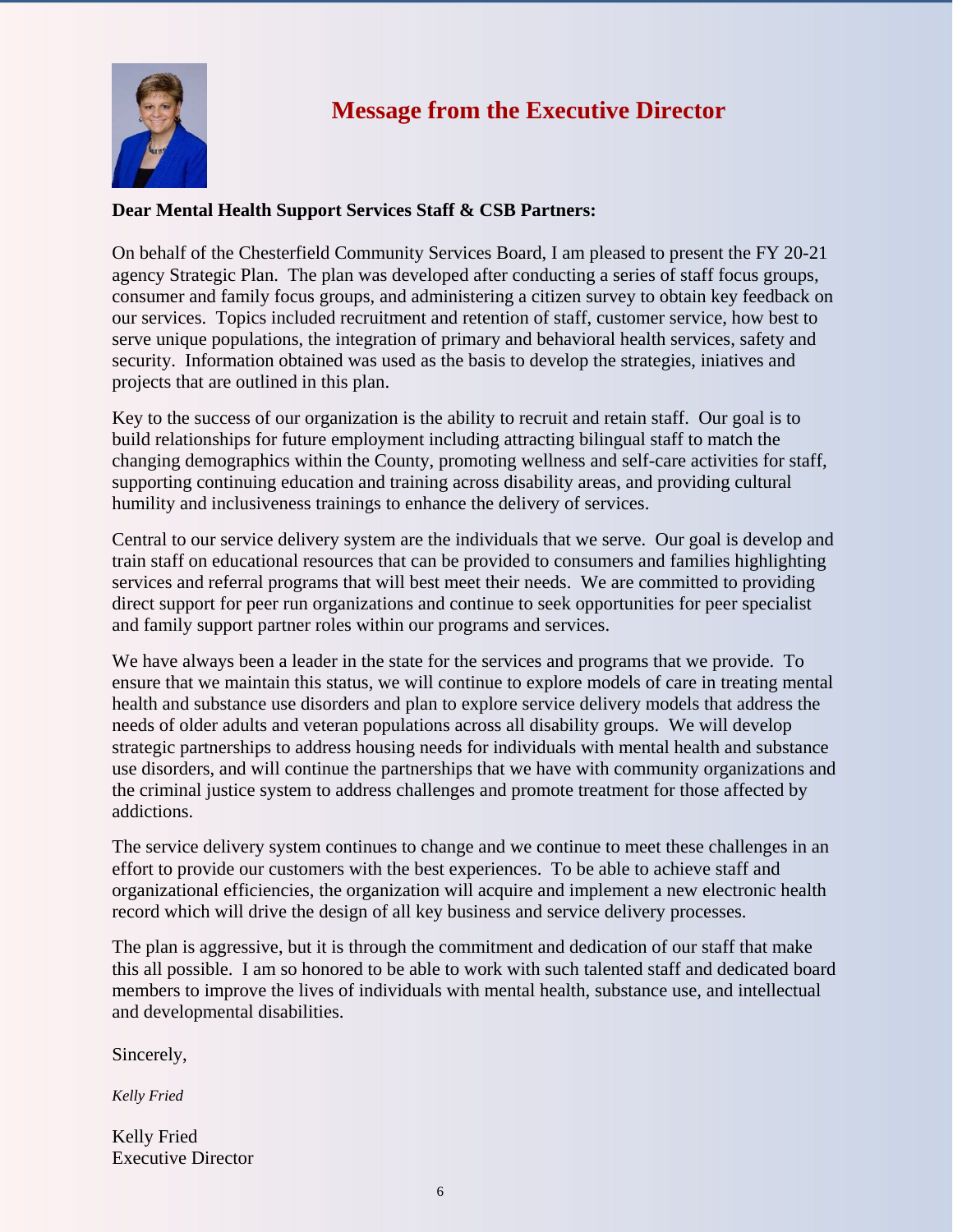## **Promoting A Value-Driven System Of Care**

- Promote well being and maximize potential through prevention and early intervention services
- Recover and sustain well being through treatment and recovery support or person-centered services
- Address needs over time and across levels of disability
- Encourage hope and emphasize respect
- No wrong door immediate access
- Equal opportunity for wellness
- Recovery and resiliency emphasized at all phases of care
- System wide cultural diversity, relevant and competent services
- Respect for individual choice of provider/service
- Protection from undue influence
- Consumer and family input at every level
- Individually tailored services and care person defines goals
- Informed staff who know about resources and services
- Organizational decision making based on data and measurable outcomes
- Promote a welcoming environment that supports recovery, resiliency & trauma informed care
- Commitment to Peer Support and to Consumer-Operated services
- Participation on Boards, Committees, and other decision-making bodies
- Provide direct support for consumer-run and consumer provided services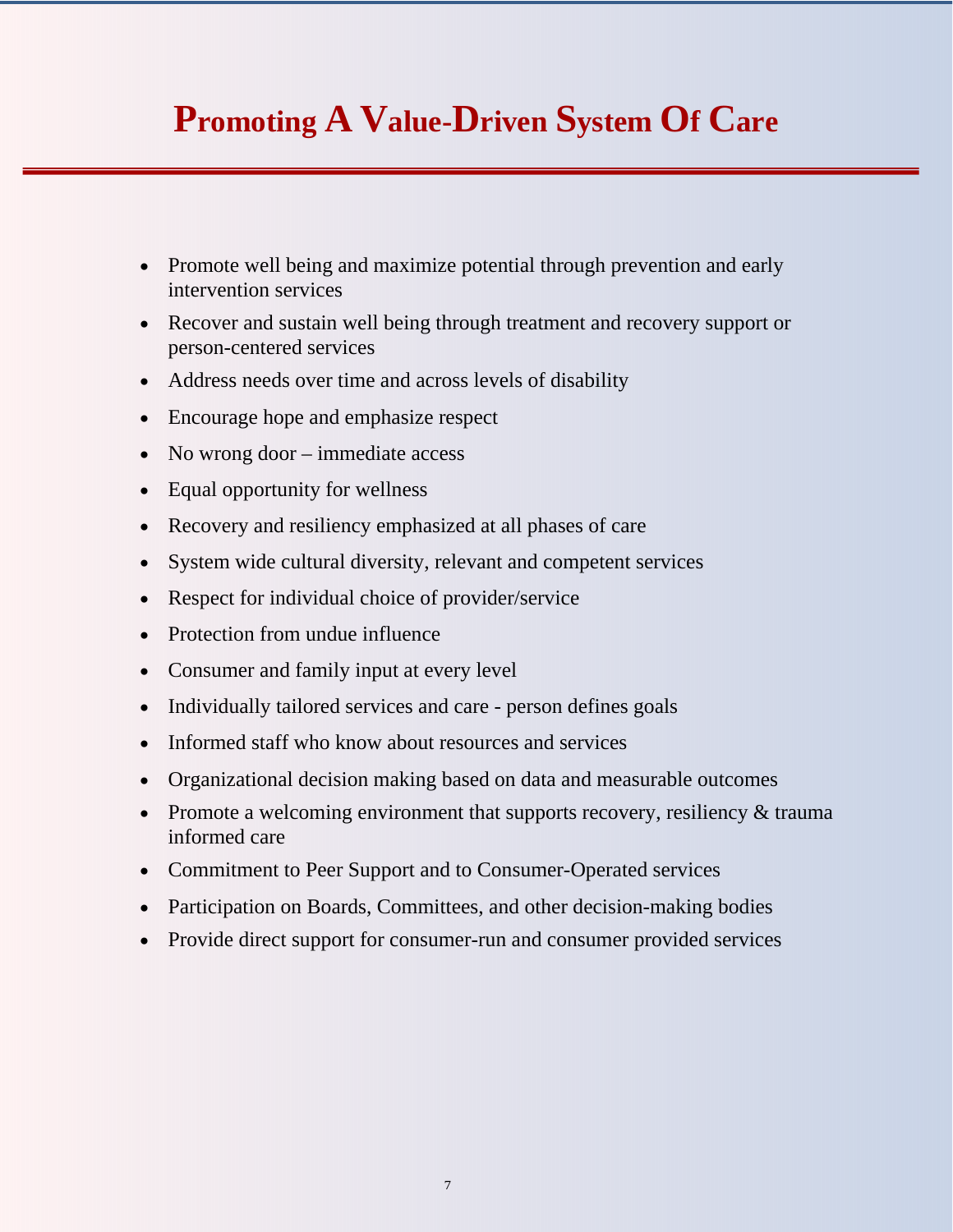## **Definition Of Goals**

#### 1) *A Competent, Diverse Workforce*

The Chesterfield CSB recognizes that the quality of our services is directly linked to the quality of staff. To remain a top provider of services, the Chesterfield CSB is committed to attracting the most exceptional employees. We also recognize that recruiting quality staff is only the first step.

The retention of staff involves a commitment to offer challenging opportunities and offering the professional growth that benefits not only the staff person, but also the organization. It involves ensuring that employee satisfaction remains high.

Chesterfield County has a growing diverse population. To meet the needs of all residents, it is critical that the Chesterfield CSB understand cultural differences. It is through the organization's commitment to diversity that we are able to adequately relate to and serve the many different populations.

#### 2) *Most Efficient Delivery System for the Investment*

Successful organizations have the confidence and capability to communicate to stakeholders how resources are invested or assigned to meet its mission. The Chesterfield CSB is committed to making wise decisions based on a measurement culture, and to report the outcomes of those strategic decisions.

We will strive to maintain and increase the public's trust and confidence in our business decisions by ensuring input and participation from the community.

We will ensure that the organization has a framework to prioritize resource allocation, and have the technology necessary to evaluate the improvement in the lives of the people and community we serve.

#### 3) *Satisfied Consumers and Family Members who are Valued Partners*

In support of National and State initiatives the Chesterfield CSB is committed to treatment and supports that are oriented toward self-determination, inclusiveness empowerment and recovery.

We strive to provide avenues for consumers and family members, along with service providers, to actively participate in the design and development of the systems of care in which they are involved. In partnership with their health care providers, the Chesterfield CSB plans to support consumers and families in developing more opportunities for their playing a larger role in the design, function and funding of their services, treatments, and supports.

We understand that advocacy and support of advocates is a vital element in transforming the Mental Health Support Services. We are dedicated to continuing to promote and support the public and private efforts of consumers and family members to advocate for system change at the local, State and National level.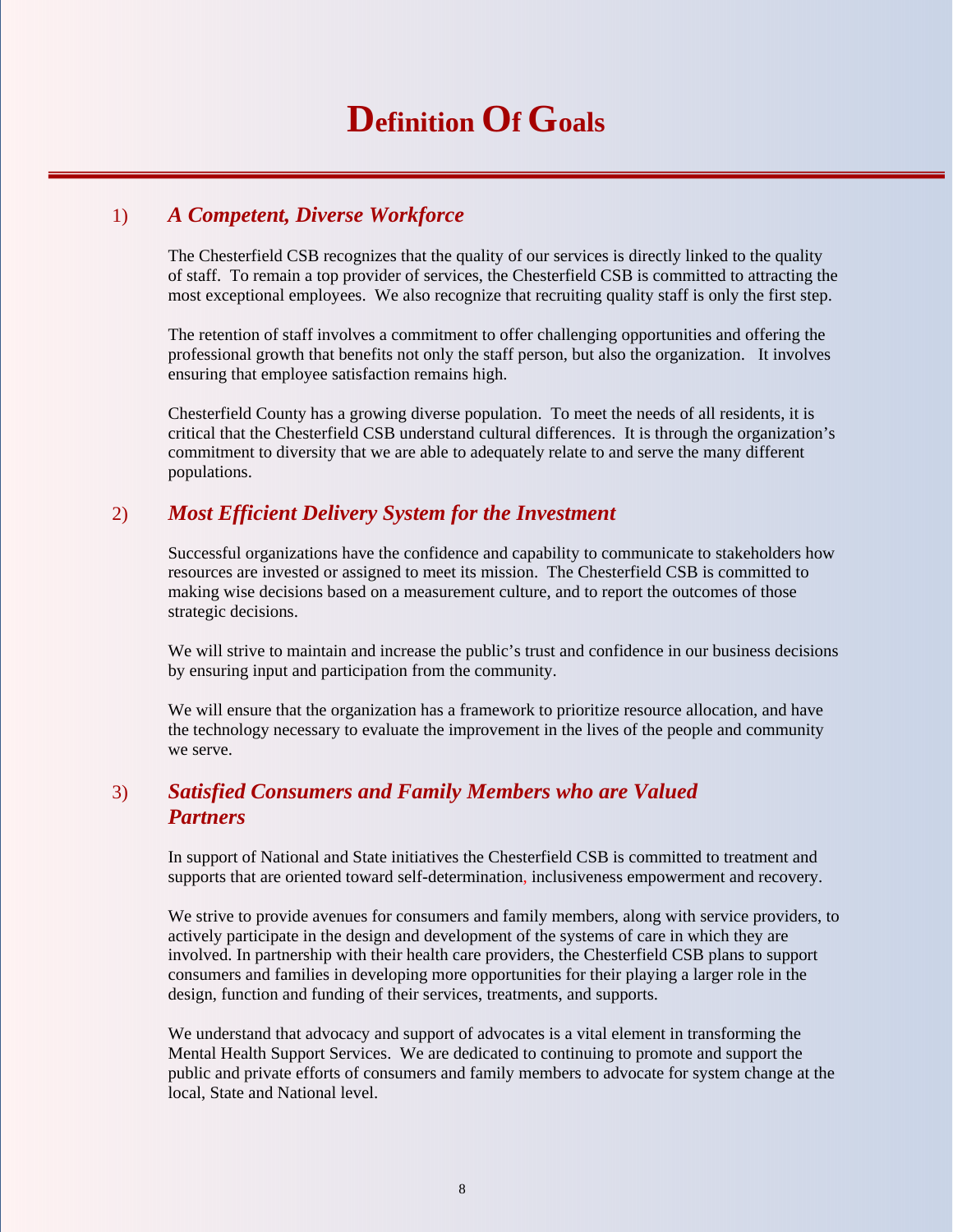#### 4) *Best Possible Consumer Outcomes*

The Chesterfield CSB is committed to initiatives that are designed to improve service quality and enhance treatment outcomes via the adoption of emerging "best practices" in behavioral health service delivery. These practices include: provision of varying levels of care to allow staff to tailor services to meet the individualized needs and preferences of service recipients; adoption of utilization management procedures to review levels-of-care decisions and ensure appropriateness of care; development of practice guidelines to assist staff in selecting the most effective treatment for particular circumstances; and instituting peer review procedures to determine compliance with guidelines. Results from utilization management and peer review systems are then used to identify service delivery areas needing further improvement.

As appropriate, services, physical environments, and processes will be evaluated against the trauma informed paradigm, as the consumers of public mental health service systems are more likely to have experienced psychological trauma in the past.

The integration of physical health care and behavioral health care will be vital to improve the current morbidity and mortality rates of individuals served with serious mental illness.

#### 5) *Strong Community & Stakeholder Support*

The success of a public service organization like the Chesterfield CSB depends heavily on the support of a diverse number of stakeholders.

It is essential that we assist all stakeholders in better understanding behavioral health issues, service demands and funding priorities in addition to the partnerships and collaborative efforts that are necessary in being able to respond to the community's needs. We anticipate sustaining strong support from local government as well as continuing regional efforts to coordinate business and service strategies.

The Chesterfield CSB is committed to developing a planned, unified approach to defining and redefining our role, educating the community and promoting the valuable role the agency plays in the lives of the citizens of the county.

#### 6) *Corporate Compliance/Risk Reduction*

The Chesterfield CSB recognizes the best approach to mitigating risks is through proactive management that communicates standards, trains staff, monitors risks, and takes corrective action when appropriate. All organizations have many internal and external risks to the well being of citizens and staff that may result in accidental injuries or deaths as well as ethical, regulatory, or criminal misconduct. The Chesterfield CSB is committed to the prevention of these internal and external risks and has a comprehensive Risk Management program that oversees the training and monitoring of Corporate Compliance and Risk Management issues.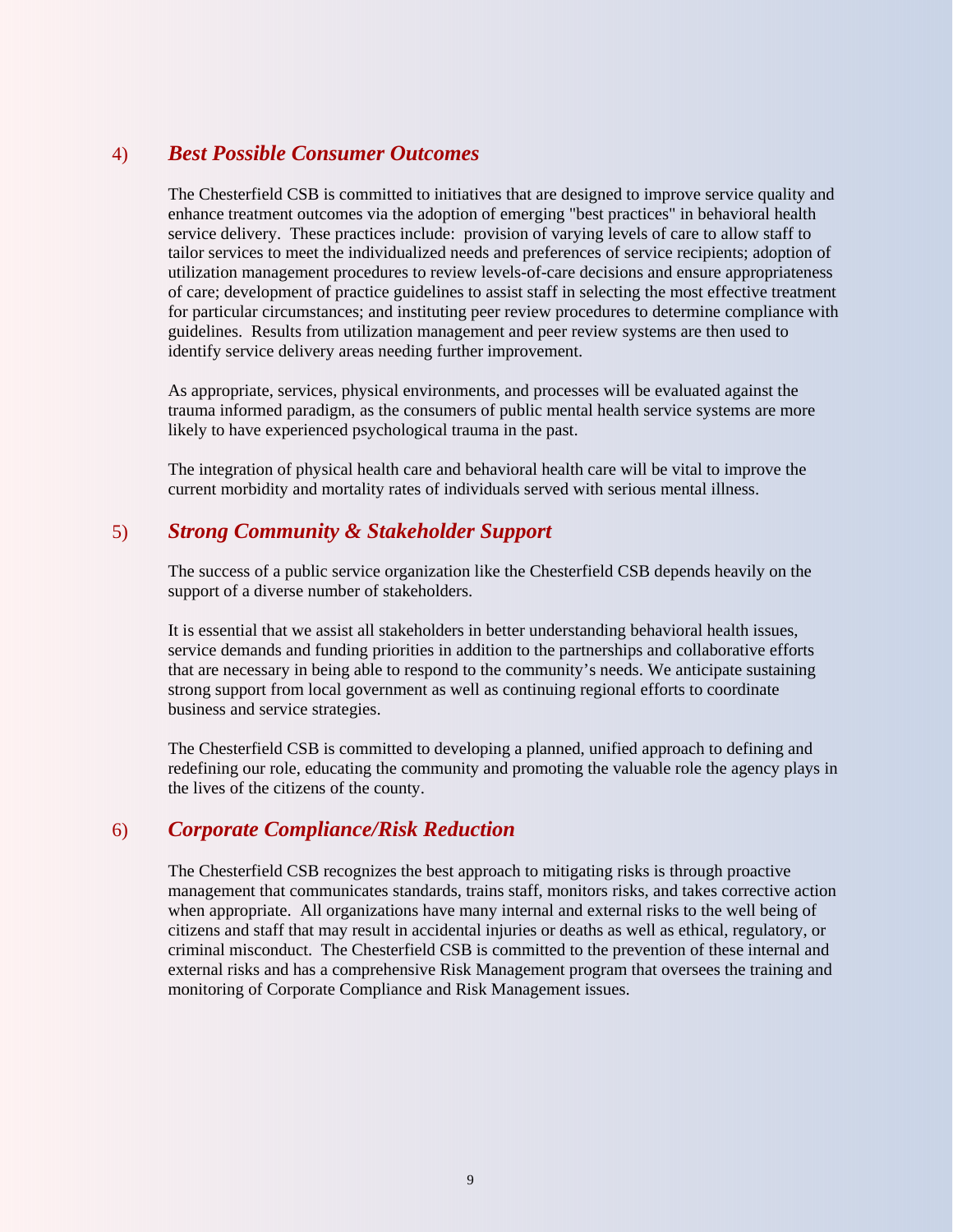#### **Goal #1: A Competent, Diverse Workforce**

#### **Objective 1.1: Build Relationships for Future Employment**

Strategies: Assess efficient use and redeployment of resources within programs to ensure appropriate staffing complements to meet service needs/limitations.

> Develop a process to review recruitment issues/strategies including generational differences in the workplace.

Continue to attract bilingual staff to match the changing demographics within the County.

Promote employee benefits such as student loan forgiveness and tuition reimbursement programs.

#### **Objective 1.2: Increase Employee Retention**

Strategies: Promote the use of non-management career ladder tracks to provide life long learning and opportunities for advancement/career planning.

Develop, brand and implement an agency-wide recognition program.

Promote wellness and self-care activities for staff.

#### **Objective 1.3 Promote a highly skilled and high performance workforce**

Strategies: Enhance organizational communication to foster employee engagement and departmental collaboration.

> Continue to use the Leadership Philosophy as a framework to develop staff.

Support continuing education and training across disability areas to enhance job-specific knowledge and skills including the needs of special populations.

Provide Cultural humility and inclusiveness trainings to enhance the delivery of services.

Core Values: System Wide Cultural Diversity, Relevant and Competent Services; Informed Staff Who Know About Resources and Services; Equal Opportunity for Wellness County Goal #1: Everyday Excellence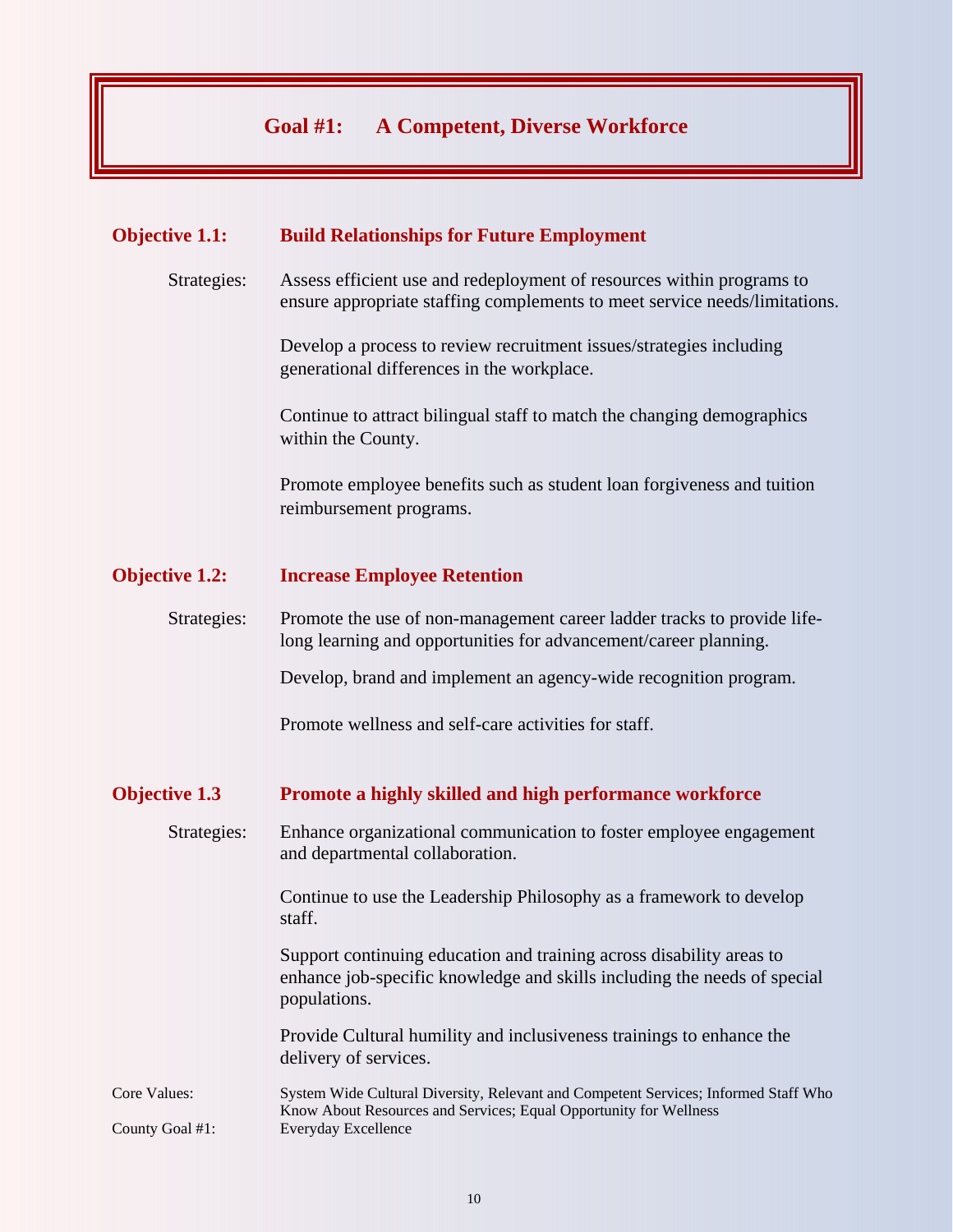#### **Goal 2: Most Effective Delivery System for the Investment**

#### **Objective 2.1: Allocate resources to provide services critical or important to the community that maximize the strength of a value-driven system of care to meet consumer needs.**

Strategies: Identify efficient and effective service models that maximize resources for quality service delivery.

> Explore the effects of value-based reimbursement on service delivery models and outcomes.

Explore opportunities for providing optimal services through the coordinated use of staff resources.

Use data collection and workflow redesign to address service delivery barriers such as transportation.

Identify models and explore funding strategies to expand employment opportunities for individuals with mental health and substance use disorders.

#### **Objective 2.2: Maximize revenue and minimize cost**

Strategies: Evaluate and ensure that all revenue sources are being maximized including monitoring changes as a result of behavioral health redesign.

> Identify and analyze service unit cost to better understand costs of care and ensure resources are being used efficiently.

#### **Objective 2.3: Maximize staff and organizational efficiencies through the use of service and financial information.**

Strategies: Acquire and implement a new electronic health record which will drive the design of all key business and service delivery processes, while achieving staff and organizational efficiencies.

> Evaluate and use data and information to support and drive key service and business decisions.

Core Values: Organizational Decision Making Based On Data And Measurable Outcomes; No Wrong Door – Immediate Access; Provide Direct Support For Consumer-Run And Consumer Provided Services County Goal #1: Everyday Excellence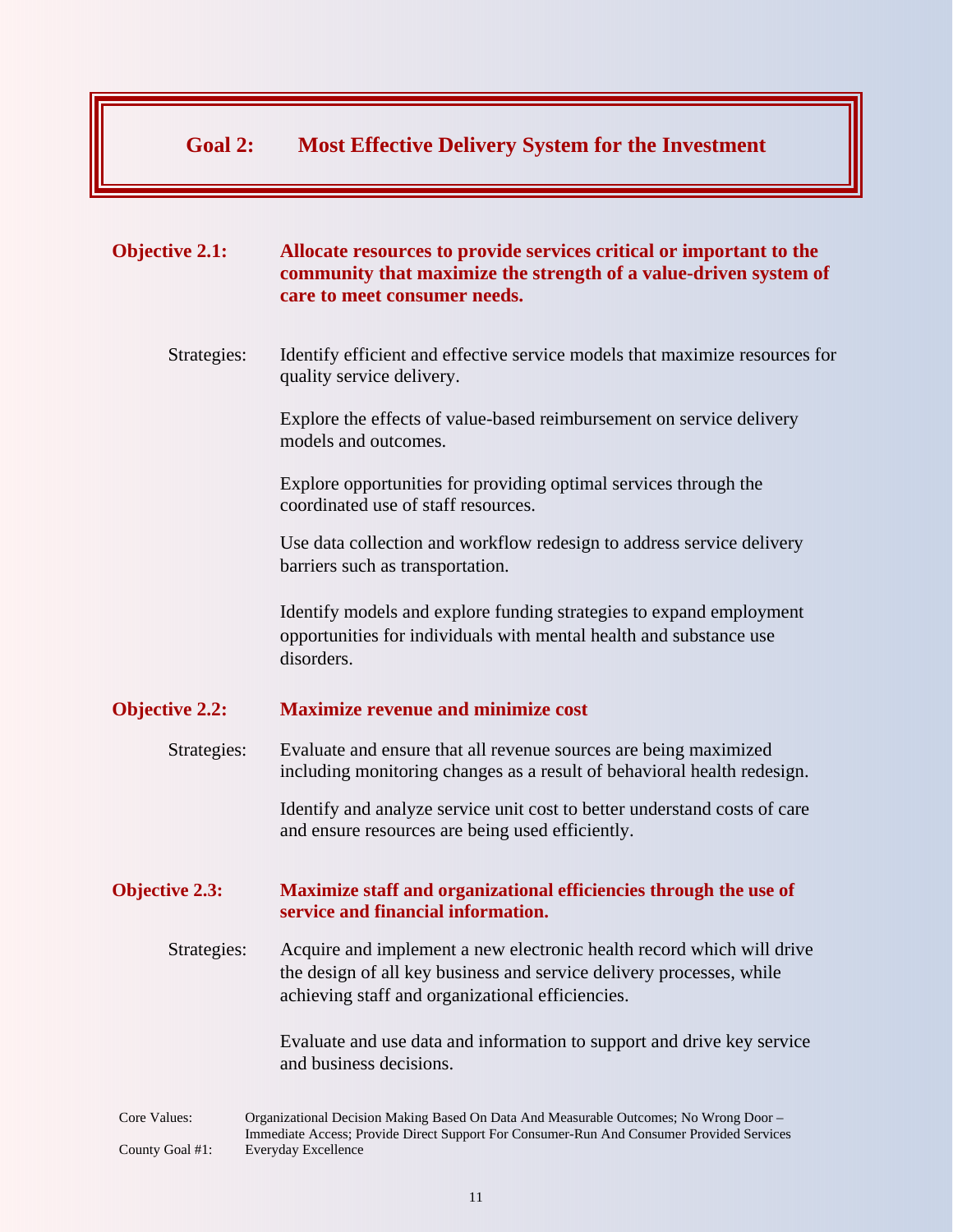#### **Goal #3: Satisfied consumers and family members who are valued partners**

#### **Objective 3.1: Enhance the current service system to maximize person centered, empowerment and recovery**

Strategies: Provide consumers and family members the opportunity to plan, develop, direct, and evaluate the organization's supports and services.

> Provide direct support for peer-run organizations and continue to seek opportunities for peer specialist and family support partner roles within our programs and services.

 Provide ongoing information and education to consumers and family members on how the service delivery system continues to change.

#### **Objective 3.2: Provide a Welcoming Environment**

Strategies: Develop and train staff on educational resources that can be provided to consumers and families highlighting services and referral programs.

> Partner with other organizations to better address the needs of underserved populations.

Review physical environment, procedures and processes to ensure that services are provided in a trauma informed manner.

#### **Objection 3.3: Create a culture of Excellent Customer Service**

Strategies:Expand the role of the Customer Service Committee to enhance staff training and promote the customer service standards.

Expand consumer advisory boards to all populations.

Core Values: Address Needs Over Time and Across Levels of Disability; Encourage Hope and Emphasize Respect; Respect For Individual Choice of Provider/Service; Protection From Undue Influence; Consumer and Family Input at Every Level; Promote A Welcoming Environment That Supports Recovery, Resiliency & Trauma Informed Care; Commitment To Peer Support and To Consumer-Operated Services; Participation on Boards, Committees, and Other Decision-Making Bodies; Equal Opportunity for Wellness.

County Goal #5: Everyday Excellence, Thriving Communities, Healthy Living and Well-being, Learning for a Lifetime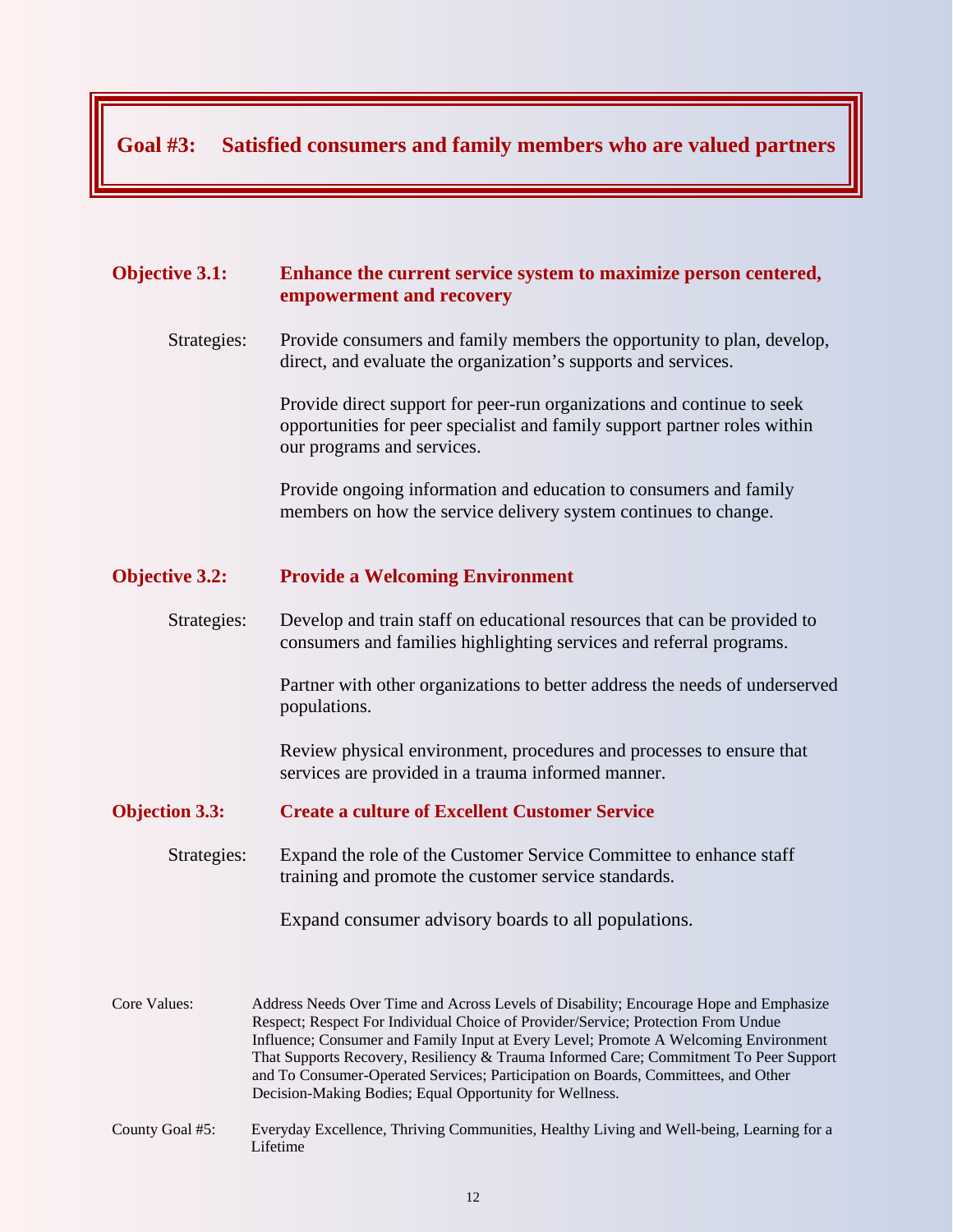#### **Goal 4: Best Possible Consumer Outcomes**

#### **Objective 4.1 Provide needed services that meet or exceed standards**

Strategies: Expand models of integrated care to all populations to ensure optimal physical and behavioral wellness.

> Continue to explore models of care and scope of services in treating mental health and substance use disorders in light of community need and available resources.

Educate staff and operationalize trauma informed care initiatives and person-centered planning.

Through the use of the Electronic Health Record, demonstrate the exchange of health information electronically and use of outcome measures reflecting value based health care.

Explore service delivery models that address the needs of older adults and veteran populations across all disability groups.

#### **Objective 4.2 Explore opportunities to improve accessibility of service provision targeting high need areas within the County.**

Strategy: Work collaboratively with other County departments to explore satellite locations in coordination with the County's Comprehensive Plan.

> Assess service design and delivery as part of the space feasibility study in anticipation of the Rogers Building renovation.

- Core Values: Promote Well Being and Maximize Potential Through Prevention and Early Intervention Services; Recover and Sustain Well Being Through Treatment and Recovery Support or Person-Centered Services; Address Needs Over Time and Across Levels of Disability; Recovery and Resilience Emphasized At All Phases of Care; Individually Tailored Services and Care – Person Defines Goals; Organizational Decision Making Based on Data & Measurable Outcomes
- County Goal #4: Healthy Living and Well-Being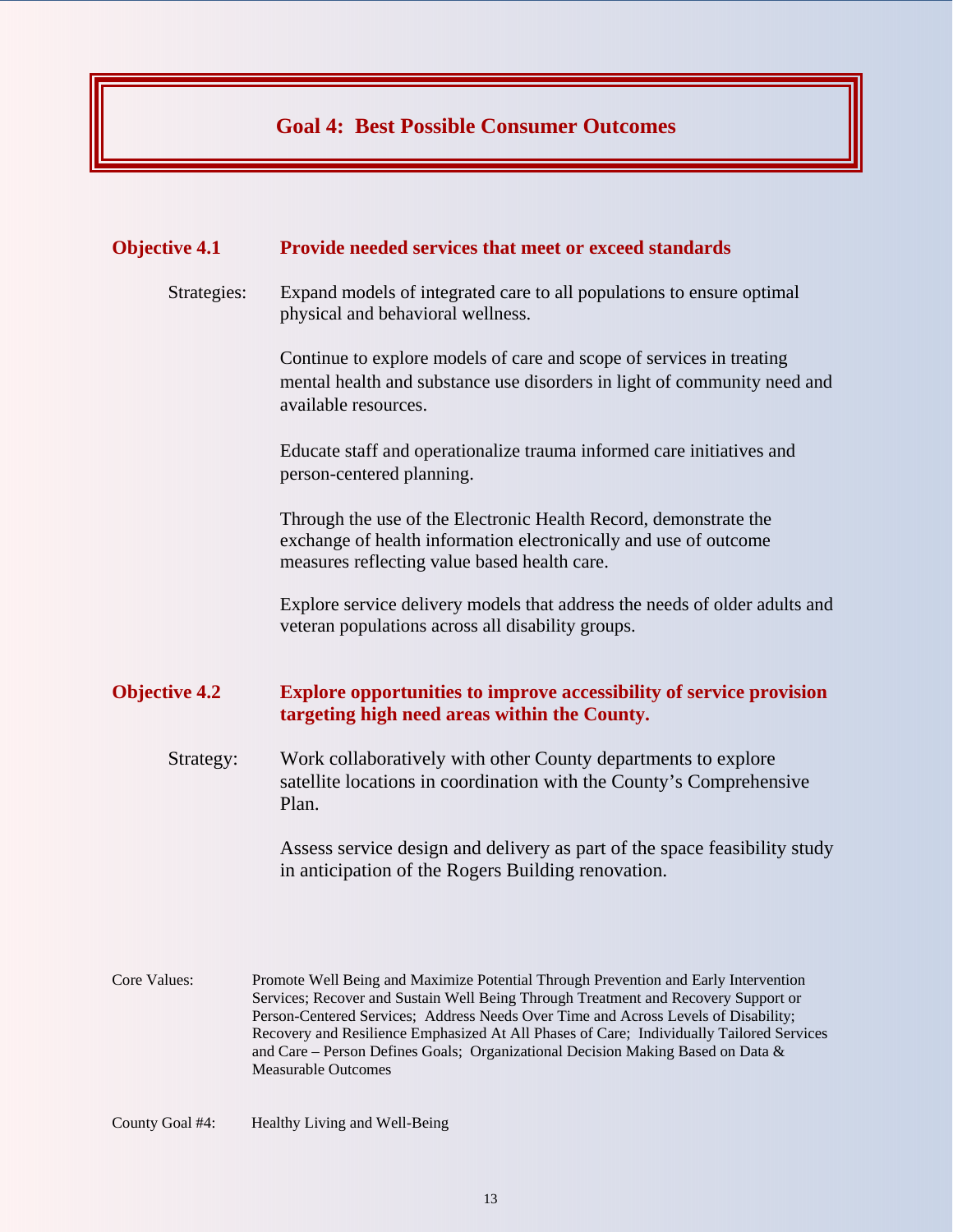#### **Goal #5: Strong Community & Stakeholder Support**

#### **Objective 5.1: Strengthen Alliances and Partnerships with Key Stakeholders**

Strategies: Pursue opportunities for partnerships with regional entities, community providers, faith-based and other organizations that augment or enhance existing county services.

> Work with Regional and State leaders to engage the local private health care system to create sustainable, adequate access to acute and primary care.

Develop strategic partnerships to address housing needs for consumers with mental health and substance use disorders.

Explore partnerships to acquire training and medical supports needed to assist all programs in serving an increased aging and medically fragile population.

Continue partnerships with community organizations, including the criminal justice system, to address challenges and promote treatment and positive outcomes for individuals affected by the opioid epidemic.

In partnership with the schools, monitor and assess the need for screening and early intervention of children K-12, who are experiencing mental health and substance use concerns.

#### **Objective 5.2: Consistently & Effectively Promote the Organization and its Connection to the Community**

Strategies: Promote public education on community issues that affect individuals served by the CSB.

> Continue to be responsive to community invitations to provide informational sessions about services provided.

- Core Values: Address needs over time and across levels of disability
- County Goal #3: Robust Economy, Thriving Communities, Learning for a Lifetime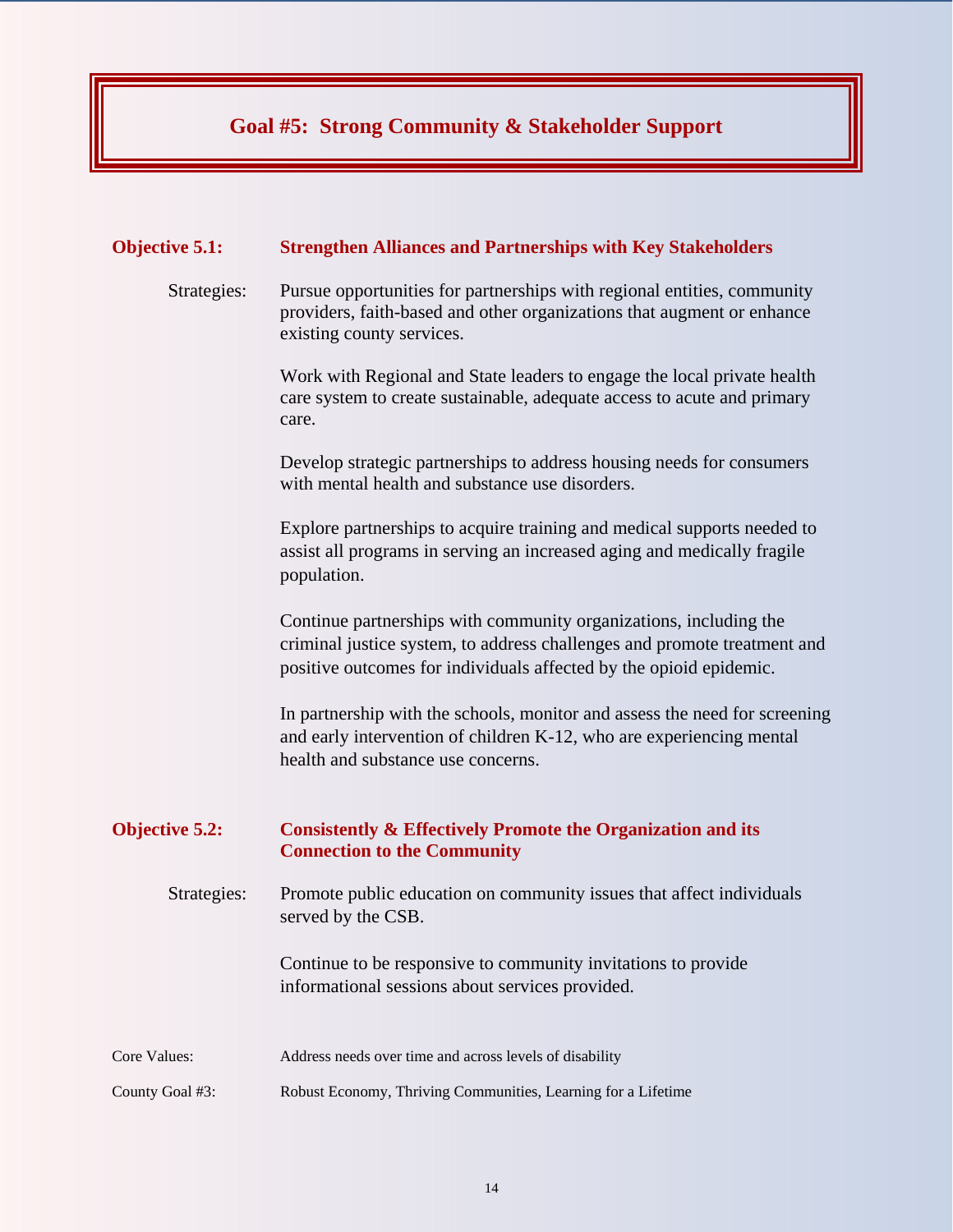#### **Goal 6: Corporate Compliance/Risk Reduction**

#### **Objective 6.1: Minimize organizational risk**

Strategies: Monitor and evaluate critical incident trends and provide ongoing risk management training to staff.

> Evaluate our Agency Business Recovery plan by performing various drills and exercises and making adjustments to the plan as needed.

#### **Objective 6.2: Promote highly principled behavior**

Strategies: Staff will be knowledgeable and in compliance with applicable laws, policies and procedures, professional boards and regulations.

> Staff will demonstrate behaviors consistent with the Leadership Philosophy, agency values and ethics.

#### **Objective 6.3: Enhance Safety and Security**

Strategy: Assess all program sites for safety and security needs in collaboration with the Office of Security Management.

> Evaluate and address potential safety concerns of staff who telework in the community.

Partner with Emergency Management to explore the agency's role in responding to community adverse events.

Core Values: Informed Staff Who Know About Resources And Services; Provide A Welcoming Environment That Supports Recovery, Resiliency And Trauma Informed Care

County Goal #2: Safe and Secure Community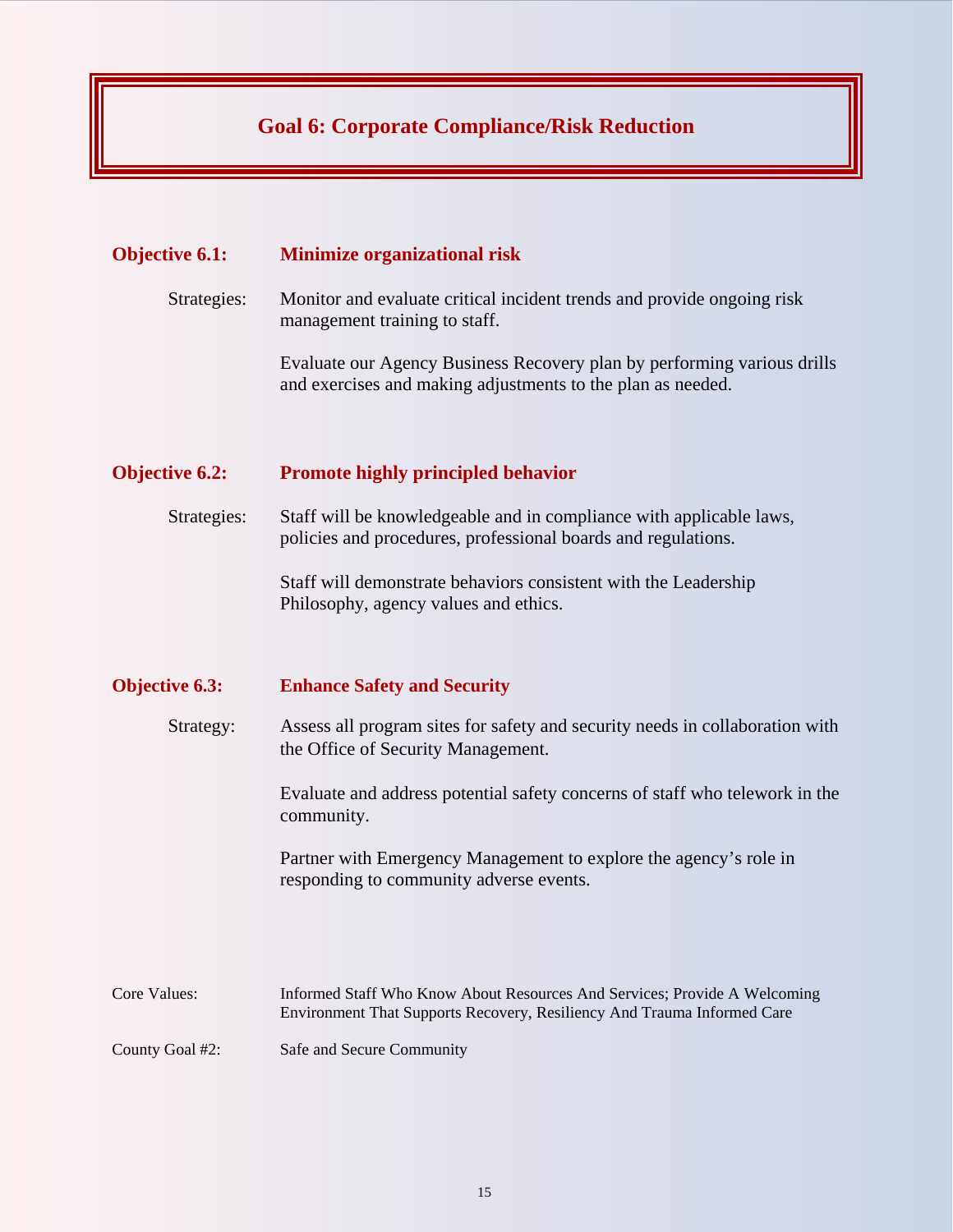### **FY20-21 Projects/Areas of Focus**

| <b>Project Name/Focus</b>                                                                                    | <b>Project Description/Initiatives</b>                                                                                                                                                                                                                                                                                                                                                                                                                                                                                                                                                                                                               |       |  |
|--------------------------------------------------------------------------------------------------------------|------------------------------------------------------------------------------------------------------------------------------------------------------------------------------------------------------------------------------------------------------------------------------------------------------------------------------------------------------------------------------------------------------------------------------------------------------------------------------------------------------------------------------------------------------------------------------------------------------------------------------------------------------|-------|--|
| Employee Recruitment and<br>Retention                                                                        | Continue to attract bi-lingual staff to match the changing demographics of the<br>$\bullet$<br>County.<br>Develop an agency-wide recognition program<br>$\bullet$<br>Promote employee programs and benefits such as teleworking, non-traditional<br>bereavement leave and Federal Student Loan Forgiveness programs.                                                                                                                                                                                                                                                                                                                                 |       |  |
|                                                                                                              | Implement program liaison meetings to enhance employee engagement and<br>promote transparency of organizational communication.                                                                                                                                                                                                                                                                                                                                                                                                                                                                                                                       |       |  |
| Promote a highly skilled and high<br>performance workforce                                                   | Continue to use the Leadership Philosophy as a framework to develop staff.<br>$\bullet$<br>Evaluate agency-wide training needs and explore Learning Management<br>systems to support staff training.<br>Support continuing education and training across disability areas to enhance<br>job-specific knowledge and skills including the needs of special populations.                                                                                                                                                                                                                                                                                |       |  |
| Maximize staff and organizational  ·<br>efficiencies through the use of<br>service and financial information | Acquire and implement a new electronic health record which will drive the<br>design of all key business and service delivery processes, while achieving<br>staff and organizational efficiencies.<br>Explore the use of various applications, tablets, patient portal, data                                                                                                                                                                                                                                                                                                                                                                          | 2     |  |
|                                                                                                              | warehouse/data analytics, telehealth<br>Evaluate and use data and information to support and drive key service and<br>business decisions.                                                                                                                                                                                                                                                                                                                                                                                                                                                                                                            |       |  |
| Review all resource complements<br>within programs                                                           | Evaluate need for satellite locations/explore telehealth<br>lo<br>Explore partnerships for training and medical supports for the aging and<br>medically fragile population across all programs<br>Identify models and possible funding strategies to expand employment<br>opportunities for individuals with mental health and substance use disorders.                                                                                                                                                                                                                                                                                              | 2,5   |  |
| Create a culture of Excellent<br><b>Customer Service</b>                                                     | Expand the role of the Customer Service Committee to enhance staff training<br>$\bullet$<br>and promote the customer service standards.<br>Expand consumer advisory boards to all populations.<br>Develop and train staff on educational resources that can be provided to<br>consumers and families highlighting services and referral programs.<br>Continue to seek opportunities for peer specialist and family support partner<br>roles within our programs and services.<br>Review physical environment, procedures and processes to ensure that services<br>are provided in a trauma informed manner. (Artwork, Child Friendly<br>environment) | 3,4,6 |  |
| Integration of Primary and<br><b>Behavioral Health Care</b>                                                  | Expand models of integrated care to all populations to ensure optimal physical<br>and behavioral wellness.<br>Implement primary care screening and monitoring across key populations.                                                                                                                                                                                                                                                                                                                                                                                                                                                                | 3,4,5 |  |
| <b>STEP-VA and Behavioral Health</b><br>Redesign                                                             | Implement all required phases of STEP-VA.<br>$\bullet$<br>Evaluate and ensure that all revenue sources are being maximized including<br>$\bullet$<br>monitoring changes as a result of behavioral health redesign.                                                                                                                                                                                                                                                                                                                                                                                                                                   | 2,4   |  |
| Housing                                                                                                      | Develop strategic partnerships to address housing needs for consumers with<br>$\bullet$<br>mental health and substance use disorder.<br>Enhance funding to support additional housing subsidies.<br>Review organizational structure in the context of managing the MH homes.<br>$\bullet$                                                                                                                                                                                                                                                                                                                                                            | 4, 5  |  |
| <b>Special Populations</b>                                                                                   | 4,5<br>Explore service delivery models that address the needs of older adults and<br>$\bullet$<br>veteran populations across all disability groups.<br>Provide staff training on military cultural competence.                                                                                                                                                                                                                                                                                                                                                                                                                                       |       |  |
| <b>Enhance Safety and Security</b>                                                                           | Assess all program sites for safety and security needs in collaboration with the<br>6<br>$\bullet$<br>Office of Security Management.<br>Partner with Emergency Management to explore the agency's role in<br>$\bullet$<br>responding to community adverse events.                                                                                                                                                                                                                                                                                                                                                                                    |       |  |